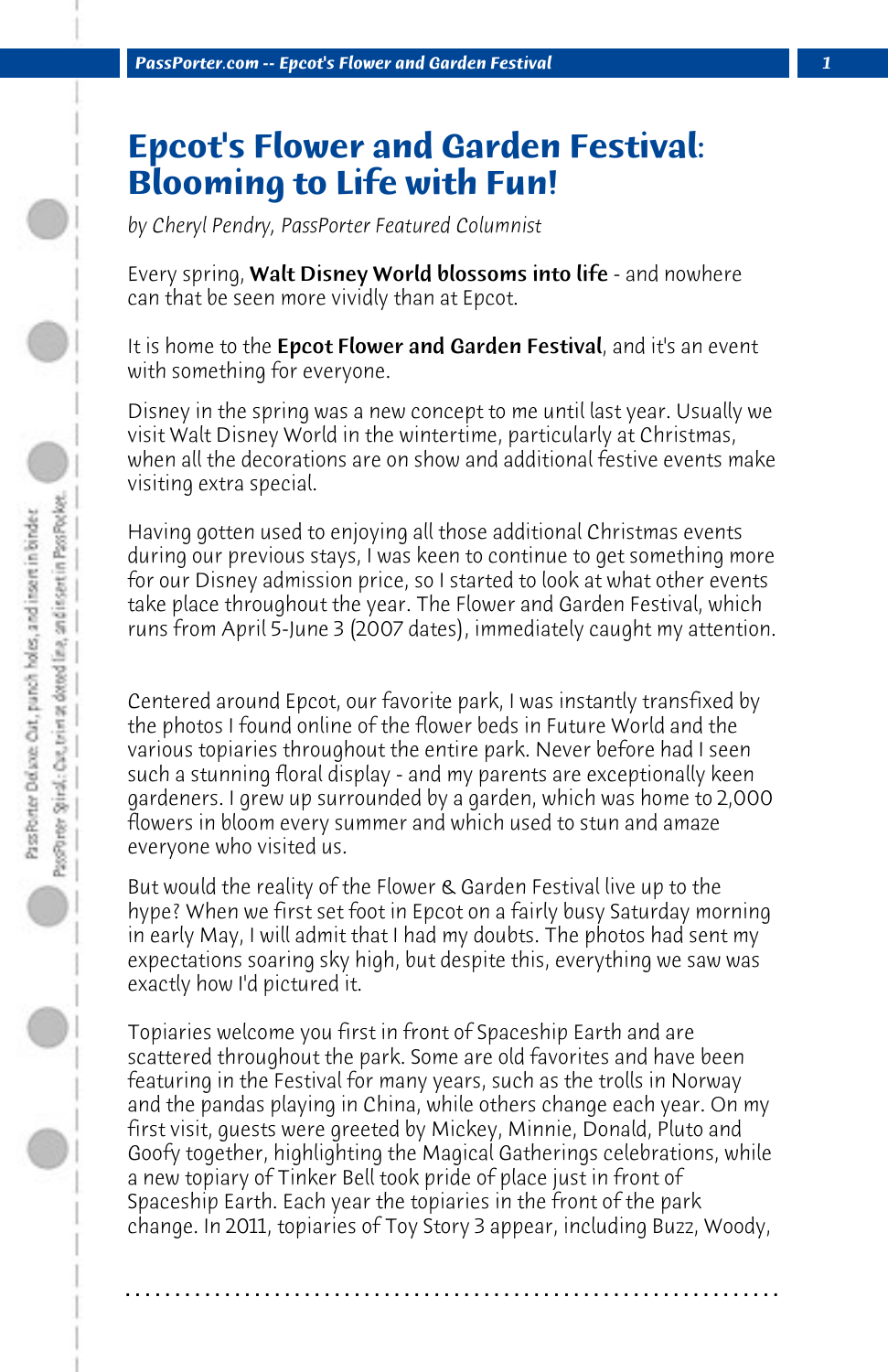and Lotso! You'll also spot Mickey, Minnie, Donald, Daisy, Pluto, Stitch, Winnie the Pooh, and Cars 2 topiaries throughout the park, but the Festival is about so much more than just topiaries.

Flowers are scattered everywhere throughout the park, but for me, the highlights from last year were the amazing flower beds between Future World and World Showcase. A riot of color, featuring Mickey and flower shapes, these are planted out overnight, in just an eight-hour period. The turf is cut beforehand in preparation and the planting schedule is computer generated, so that the Disney gardeners know exactly where every flower needs to be planting.

These were just some of the fascinating facts that we discovered on our backstage tour, exploring the work that goes into the Flower and Garden Festival. As this was to be our first visit to the Flower and Garden Festival, we booked ourselves on to the Garden Discovery Tour. This three-hour tour (9:00 am - noon) is essentially a special Festival version of the Gardens of the World tour, which runs year round at Epcot. A Disney Horticulturist give you the inside scoop on the special displays and award-winning international gardens. Costing \$59, there are discounts available for both Annual Passholders and Disney Vacation Club members, although it is worth bearing in mind that the tour name varies from year to year. This year, it is called Epcot Garden Explorations.

The tour guides are Disney gardeners, who can go into as much detail as you want about the various plants and flowers used in the displays and how each is created. Some of the topiary are temporary and are destroyed just weeks after the Festival ends. Even the permanent topiaries only have a lifetime of seven years and once the frames can no longer be used, they are melted down.

If you're not at Disney World over Mother's Day weekend, don't despair. There is plenty going on throughout the six weeks of the Festival. Everywhere you look in Epcot, there are things to see and do. The fragrance garden in France will astound you when you find out what actually goes into some of your favorite perfumes, while Farmer Mickey's Maze on the Imagination Walkway (replacing the DogGone Maze of the past couple of years) is aimed at children between the ages of two and five, but the topiaries within it can be admired by all ages. Don't miss Bambi's Butterfly House filled with hundreds of butterflies, and the Pixie Hollow Fairy Garden where you can meet some of your favorite faires in person daily between 9:30 and 5:15 pm.

If all this fires your imagination and you want to return home to create water features and topiaries in your own garden, then help is on hand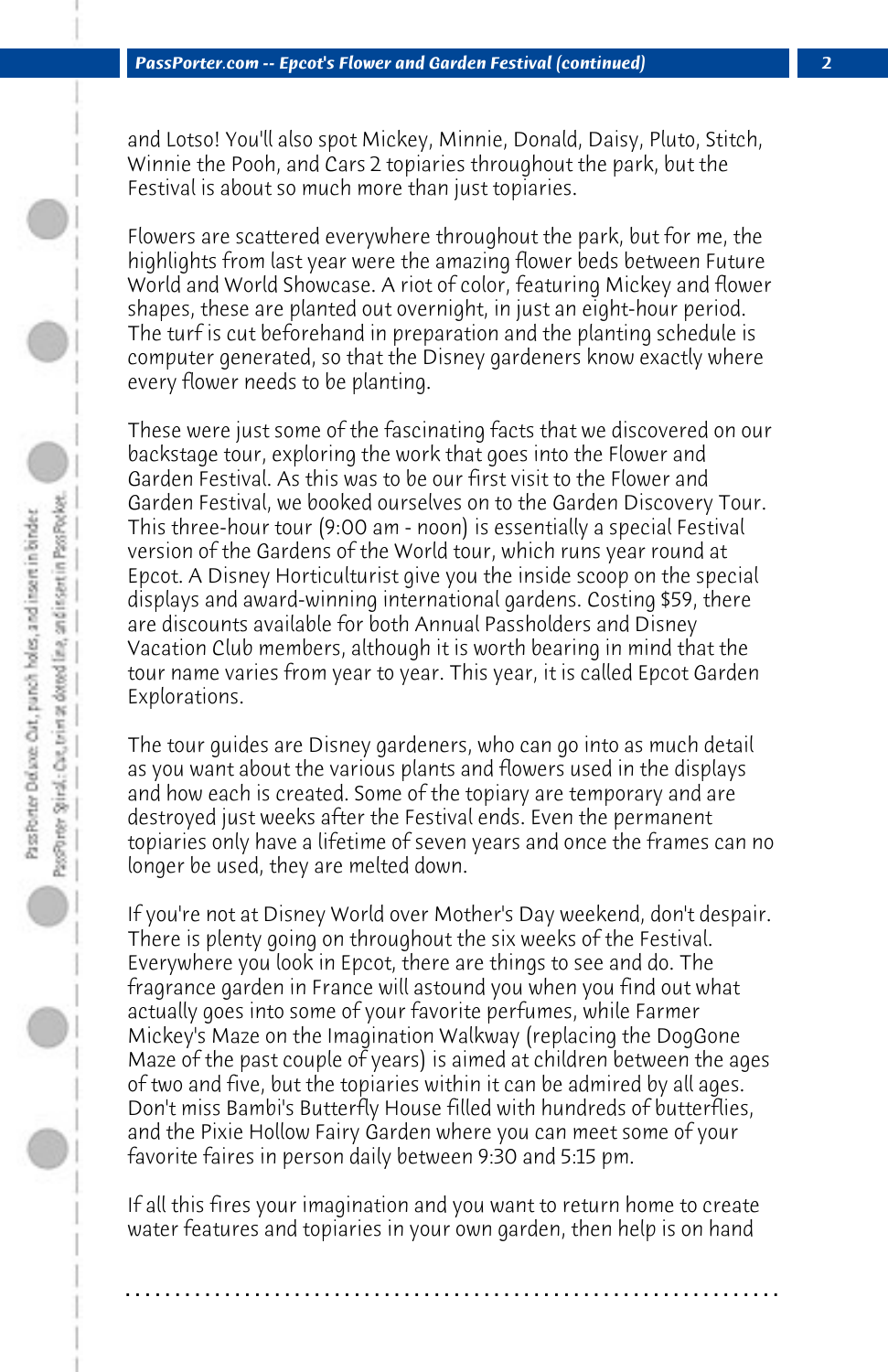*PassPorter.com -- Epcot's Flower and Garden Festival (continued) 3*

from the Master Gardeners from IFAS at the University of Florida. And on certain days throughout the Festival, you can enjoy interactive demonstrations at 11:00 am, noon, 2:00 pm, and 3:00 pm at the Festival Center inside the former Wonders of Life pavilion.

But the Festival isn't all about Flowers and Gardens, despite its name. It also features a liberal dose of "Flower Power," with concerts every night at the America Gardens Theater taking you back [in time to the 1960s](http://disneyworld.disney.go.com/parks/epcot/special-events/epcot-international-flower-and-garden-festival/) [and 1970s. With three shows night](http://disneyworld.disney.go.com/parks/epcot/special-events/epcot-international-flower-and-garden-festival/)ly at 5.15 pm, and 7:45 pm, this year's line-up includes Chubby Checker, Juice Newton, Paul Revere & The Raiders, The Guess Who, Starship, Davy Jones, Ricky Nelson, and Herman's Hermits.

Then there are the theme weekends, including "Fresh From Florida" (April 29-May 1), which lets you discover Florida's natural bounty with featured gro[wers are available to chat about fresh items f](http://www.passporter.com/articles/cheryl-pendry-featured-columnist.asp)rom throughout the state, including produce and honey. The following weekend (May 13-15) is a Disney-Pixar Weekend to Celebrate Cars 2, which debuts in theaters on June 24, 2011. Kids will love the Cars 2-themed scavenger hunt around World Showcase.

[The Festival showcases Epcot at its brightest and best. It's f](http://www.passporter.com/articles/epcot-flower-and-garden-festival.php)un and full of activities, with lots of extras to see and do. For full details of the events being planned for the annual Epcot Flower and Garden Festival, which runs from March 2 - May 15, 2011, visit the **special events section** of the Walt Disney World web site or call 407-WDISNEY.

*About The Author: Cheryl and husband Mark live in England and love to travel, particularly to America. They are in the process of visiting every Disney theme park around the world, having already been to Disneyland Resort Paris, Hong Kong Disneyland and both American Disney resorts. They are now planning for their trip to Japan in the spring to visit the Tokyo Disney Resort.* Click here to view more of Cheryl's articles!

*Article last updated: 04-16-2011*

*View the latest version online at:* 

*http://www.passporter.com/articles/epcot-flower-and-garden-festival.html*

*Copyright by Cheryl Pendry. All rights reserved under International and Pan-American Copyright Conventions. No part of this publication may be stored in a retrieval system or transmitted in any form by any means electronic, mechanical, photocopying, recording, scanning, or otherwise, except as permitted under sections 107 or 108 of the 1976 United States Copyright Act. Resale of this guide is strictly prohibited without the copyright holder's permission. If you purchased this publication from someone other than PassPorter Travel Press,*